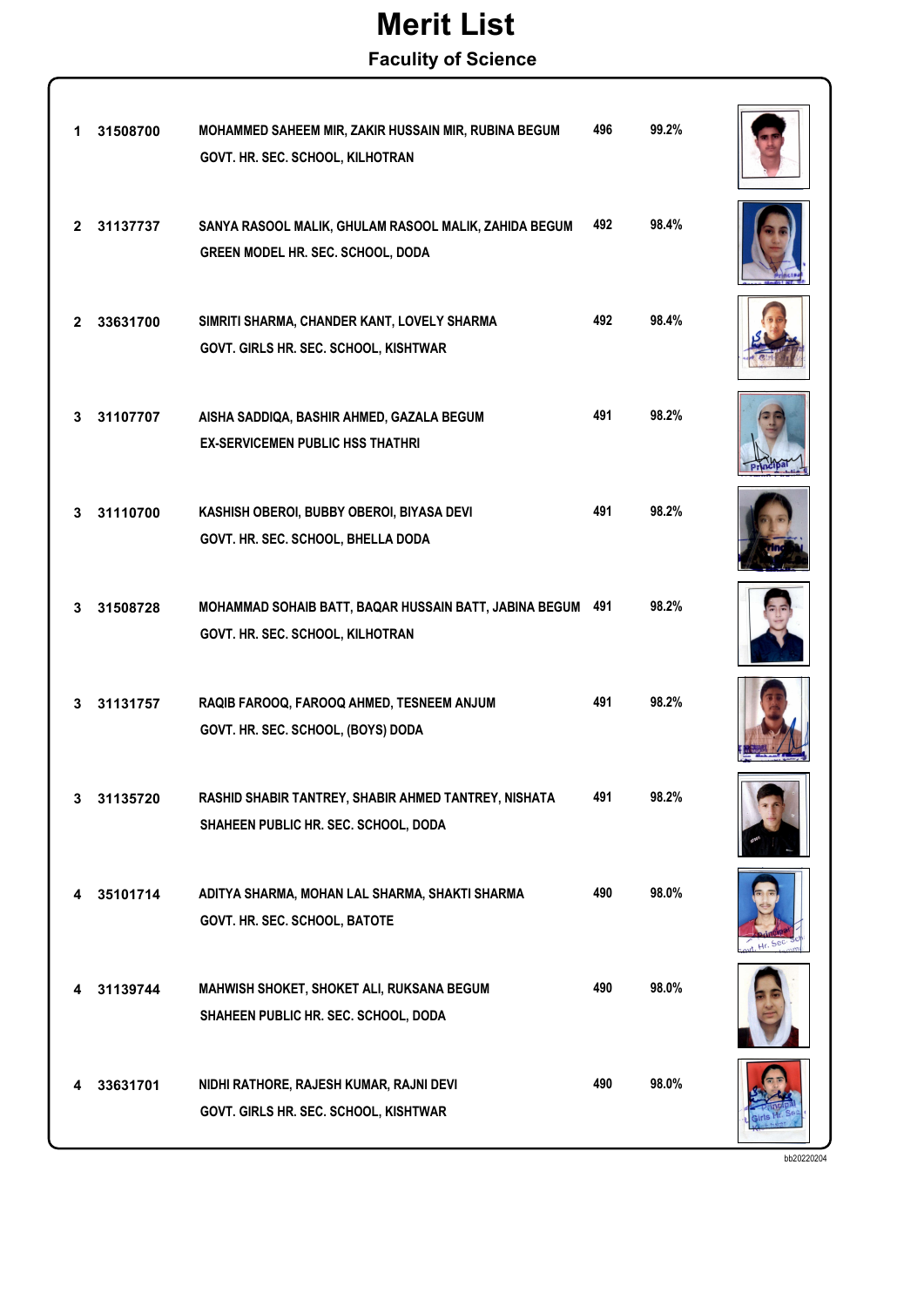## Merit List

#### Faculity of Science

|   | 33633774    | SHRUTI SHARMA, CHANDER SHEKHAR SHARMA, RAJNI DEVI<br>GOVT. GIRLS HR. SEC. SCHOOL, KISHTWAR      | 490 | 98.0% |  |
|---|-------------|-------------------------------------------------------------------------------------------------|-----|-------|--|
| 5 | 31107726    | SACHIN SHARMA, SANDEEP KUMAR, RENU DEVI<br><b>EX-SERVICEMEN PUBLIC HSS THATHRI</b>              | 489 | 97.8% |  |
| 6 | 31107765    | AHMED FARAZ MALIK, ZAHID HUSSAIN MALIK, NOZHAT ARA<br><b>EX-SERVICEMEN PUBLIC HSS THATHRI</b>   | 488 | 97.6% |  |
| 6 | 33632756    | MANSHA JAAN, PERVAZ AHMED HAJAM, SHENAZ BEGUM<br>GOVT. GIRLS HR. SEC. SCHOOL, KISHTWAR          | 488 | 97.6% |  |
| 7 | 31111761    | AFROZ ALAM, RAFIQ AHMED, ZAREENA BEGUM<br>GOVT. HR. SEC. SCHOOL, CHIRALLA DODA                  | 487 | 97.4% |  |
| 7 | 33633780    | MONIKA SHARMA, SUSHIL KUMAR, UJLLA DEVI<br><b>SUNITA DEVI MEMORIAL HSS KISHTWAR</b>             | 487 | 97.4% |  |
| 8 | 31508701    | AKASH PARIHAR, HUSHYAR SINGH, SANGEETA DEVI<br>GOVT. HR. SEC. SCHOOL, KILHOTRAN                 | 486 | 97.2% |  |
|   | 33033701    | MRIDUL KOUL, PREM NATH KOUL, KAMLA DEVI<br><b>SUNITA DEVI MEMORIAL HSS KISHTWAR</b>             | 486 | 97.2% |  |
| 9 | 33632774    | NEELAKSHI PARIHAR, SARENDER KUMAR, SUREKHA PARIHAR<br><b>BHARTIYA VIDYA MANDIR HSS KISHTWAR</b> | 485 | 97.0% |  |
| 9 | 31115724    | SEHRISH TABASSUM, MOHD RIAZ, SHAHIDA BEGUM<br>GOVT. HR. SEC. SCHOOL, SHIVA DODA                 | 485 | 97.0% |  |
|   | 10 31107708 | ARIF IQBAL, JAVED IQBAL, SHAKEELA BEGUM<br><b>EX-SERVICEMEN PUBLIC HSS THATHRI</b>              | 484 | 96.8% |  |

bb20220204